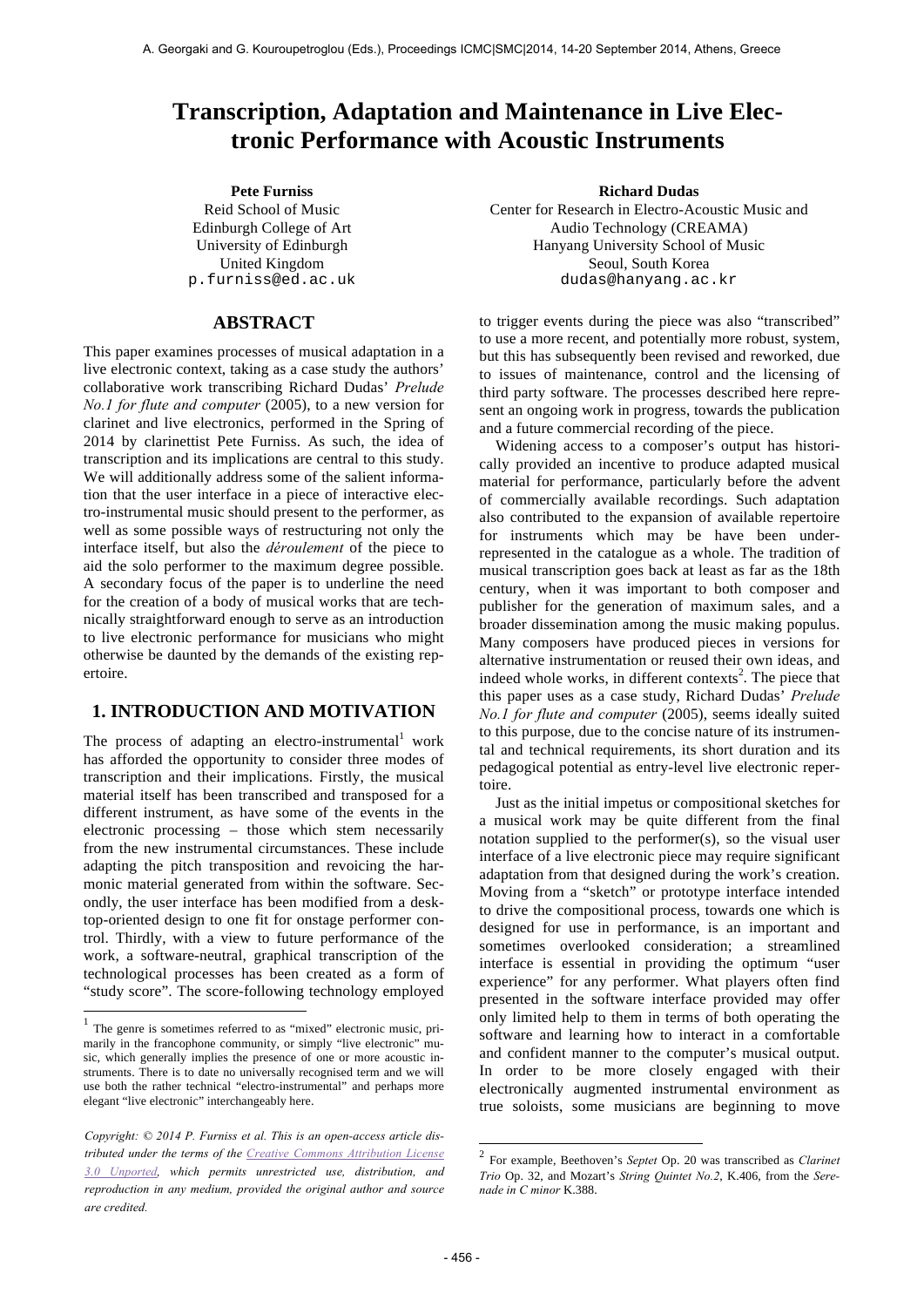towards taking as much onstage control as possible in electronically mediated performance [1][2][3][4]. As a practical result of taking these performer-oriented factors into consideration while adapting *Prelude No.1,* it now contains a more performer friendly interface with several options that allow performers to choose how much control over the electronics they would prefer to exercise. As a potential entry-level piece in the genre, this flexibility also extends to providing for both stereo and quadraphonic output.

## **2. THE ORIGINAL COMPOSITION**

*Prelude No.1* is a short piece for flute and real-time computer processing from 2005, originally entitled *Prelude* but since renamed, as it is now the first of an ongoing series of works for solo performer with live computer processing. All of these pieces so far share an initial *tabula rasa* state in their electronic component, in which no pre-recorded samples or synthesized sounds are used. Every sound produced by the computer is a direct result of the live input from the musician, either processed directly, delayed (and optionally processed), or recorded to memory an earlier point in the performance and played back (with or without processing).



**Figure 1**. A block diagram of the DSP structure for *Prelude No.1*. The dashed line represents a symbolic link between the recording and playback functions which both access the same sample memory.

The digital signal processing (DSP) for the piece was designed in Max/MSP, and made use of a rudimentary pitch-tracking and score-following system to trigger a series of predetermined events that control live processing of the instrumental sound [5]. The structure of the audio processing part of the DSP engine is shown in figure 1. It includes a compact and carefully chosen selection of sonically simple, musically intentioned sound processing algorithms:

• buffer recording with granular playback (used primarily for a "sustain pedal" effect)

- panning
- reverberation

The sound is ideally diffused on a 4-channel speaker system, set up either in the usual quadraphonic arrangement at the corners of the hall, or alternatively in an arc, radiating outward from the live instrumentalist's central stage position. It may also be performed using a simpler stereo output, the inclusion of which was not a later concession, but rather one of the original design plans. It serves to widen the programmability of this brief and rather straightforward instrumental piece beyond the context of highly technical concert productions. Furthermore, since the majority of instrumental performers do not themselves own specialized technical equipment, a stereo option also enhances rehearsability, allowing for practice using the built-in internal microphone and simple headphone output of a standard laptop.

As was the case with another piece originally for flute and electronics – Thea Musgrave's *Narcissus* (1988) – a clarinet transcription seemed to be an apt choice when, in 2008, we required a short piece to complete a programme of pieces for clarinet, piano and electronics in Seoul<sup>3</sup>. The initial transcription for that concert was rather hastily made, but in retrospect provided an important step within the context of this developing series of succinct, "blank slate" live electronic pieces for solo performers [6], which now includes works for clarinet (2006), alto flute (2010) and percussion (2014), as well as forthcoming works in the series for violin, piano and bass clarinet.

#### **3. A COMPOSITIONAL PERSPECTIVE**

The transcription from flute to clarinet was not as straightforward as it would have been for a piece without electronics, or for a piece with piano accompaniment. As with all adaptations, it involved making choices regarding modification or preservation of musical, notational and technical elements of the piece. The first problems to tackle were those resulting from changes in instrumental range, including those stemming from changes in timbre, and instrumental fingering considerations. Although several different transpositions were tested to fit the piece into the clarinet's range in both 2008 and 2014, the fact that all of them were downward transpositions to a significantly lower pitch meant that that the real-time transpositions of the processed sound in the electronics needed revoicing and adjustment throughout. In many places this went beyond simply adjusting entire chordal transpositions by an octave. Similar transpositions of longer pieces have made use of various transpositions for different sections, with slightly recomposed bridging material (as with *Narcissus*), but the brevity of *Prelude No.1* seemed here to obviate the need for such measures.

Eventually a downward transposition of a tritone was settled upon together by composer and performer, since it

1

<sup>•</sup> real-time transposition

<sup>•</sup> amplitude modulation

<sup>•</sup> delay

<sup>3</sup> Hanyang University Paiknam Concert Hall, 2008.11.15: Sarah Nicolls (piano), Pete Furniss (clarinet), Richard Dudas, Jongwoo Yim (electronics).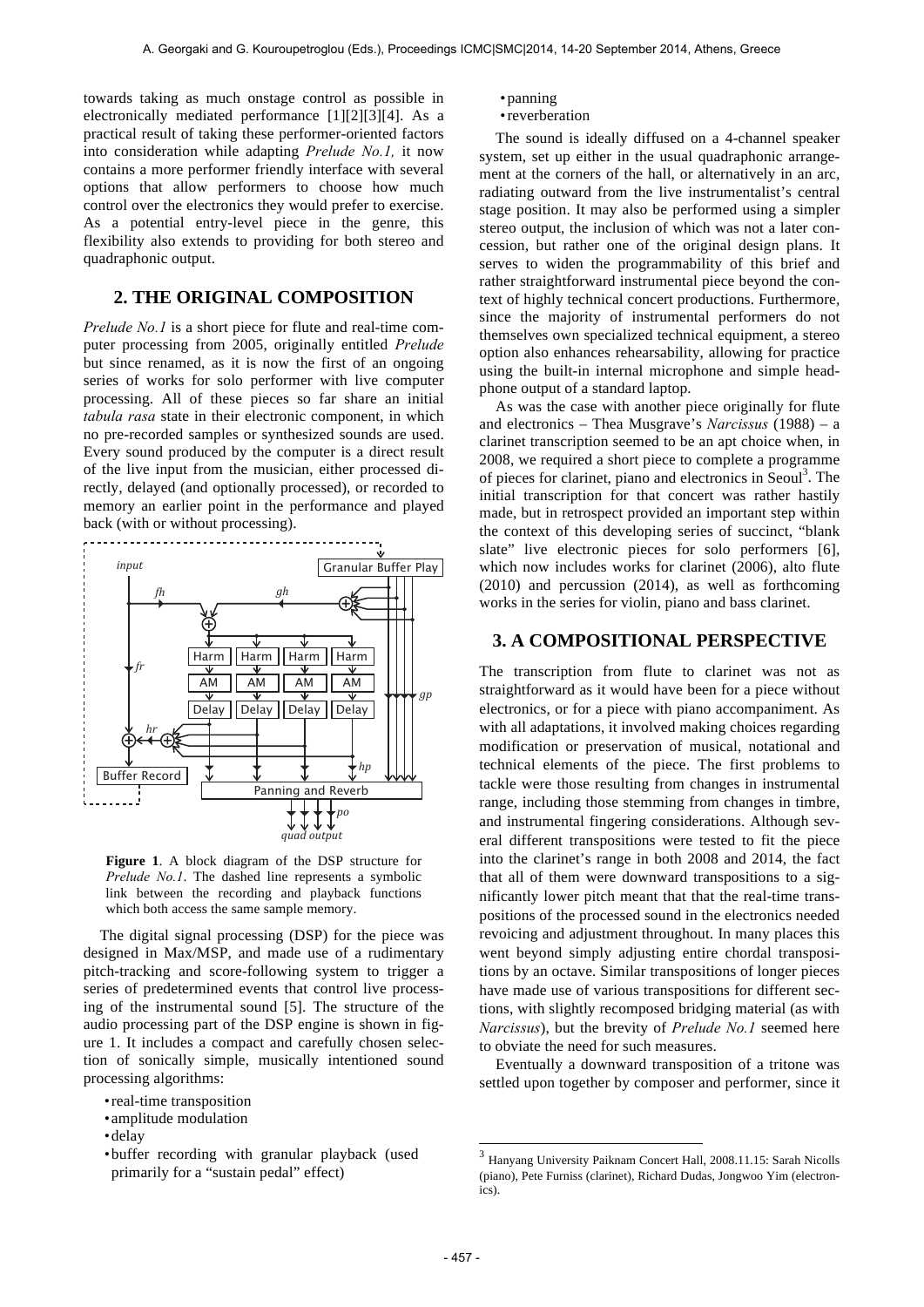retains some of the brilliance of the flute version $4$  and falls comfortably into clarinet fingerings, especially where trills are concerned. Differences in instrumental timbre between the flute and clarinet, alongside this significant transposition, necessitated a revoicing of the vertical (chordal) structures in the piece in order to clarify their texture. Adjustments to the volume levels within the signal processing component were also made at certain points in the piece in light of these distinctive timbral considerations.

Although making a transcription may involve compromising some of the original musical choices, in this case the transfer in fact enabled the reinstatement of a number of pre-compositional ideas that had been abandoned out of practical considerations in the original flute version. This included restoring a low trill in place of a flutter-tongue, and keeping the melodic profile of the opening motif when it returns at a lower pitch class towards the end of the piece. In both versions all decisions made with regard to the electronic processing originate from musical motivations.

#### **4. A PERFORMER'S PERSPECTIVE**

Although some performers are committed to working within the context of a team of skilled technical collaborators, a growing number of specialist players within this field express a preference (where practical or desirable) to cultivate independent control of the electronics [1][2][3][4]. Whilst this requires both a deeper understanding of software platforms, and a considerable commitment to learning how to operate them in combination with various forms of hardware, it serves to create an augmented practice that affords a much fuller understanding of the structure and pacing of all components of a piece, both electronic and acoustic. A musician working in this way, who has spent years developing a distinct, personal "sound", optimises control over it in the electroinstrumental environment, before passing it into the hands of the sound engineer in the venue.

A technically prepared musician should be capable of managing a complete sound strategy, expanding their instrumental perspective to include control of the wealth of electronic components that present such a vital contribution to the overall "performance ecosystem", comprising musician, instrument, technology and space [7]. From a performer's point of view, a two-player version of an interactive live-electronic piece (alongside a technical operator at the computer) may not feel very interactive. Rather it is weighted towards the *reactive*, which is quite unlike performing a duo with another human musician [8][9]. A solo version of the same piece, with the computer controlled on-stage by the performer, creates a more plastic relationship, leading to a more integral musical performance.

The objective of this approach is not simply the acquisition of wider control in performance, but rather the promotion of a more holistic, practice-led learning of the piece in rehearsal – an embedded process of learning by

 $\overline{a}$ 

doing. It has been all too common for performers to be confronted with the electronics for the first time at the dress rehearsal stage of an event. By contrast, a more embedded learning practice, in which a musician has been able to adjust, rehearse with, and interact with the computer at home, is an entirely different experience. This process of learning "from the inside outwards" can lead to a performance of fine-grained integrity and understanding, in so much as it enables the performer to feel at once individually responsible and also at the helm of the whole virtual ensemble.

In approaching *Prelude No.1* in this way, several aspects of presentation needed to be addressed in the software materials provided. Often the computer part in such a work is not intended to be operated or monitored by the performer, but rather by a specialist technician – in many cases the composer-programmer. In such cases, significantly lower priority may be given to creating a userfriendly interface – especially in the all too familiar scenario of a composer working up to the hour of a premiere performance to debug their software. Even when the piece has been performed multiple times, and the GUI has been revised and streamlined, what is presented onscreen may still be tailored for a technically proficient sound engineer or computer musician, working either offstage or alongside the performer on the concert platform.

Just as the music itself was transcribed from flute to clarinet, the graphical interface in the Max/MSP patch needed to be "transcribed": from a composer-oriented interface to a performer-oriented one. An element of user adaptability within music software interfaces has long been encouraged [10][11], and with a growing number of musicians capable of effecting onstage control of electronic elements, there is an emerging need for a more nuanced, flexible approach, towards "expressive, higherorder music notations" [12], which reflect an emphasis on "user experience". A genuinely performer-friendly Max patch needs to be designed to be "plug-and-play", with clear, logically ordered instructions and optional performance settings which are grouped together in one region of the interface. Some examples of such performeroriented interfaces are shown in figures 2 and 3.



**Figure 2**. The performer-oriented interface (work in progress) for *Prelude No.1*.

Whether fully or partially notated, graphic or descriptive in nature, scores notated on paper are often personal-

 $4$  Lowering the transposition by a further semitone also fit the instrument well but yielded a darker overall sound.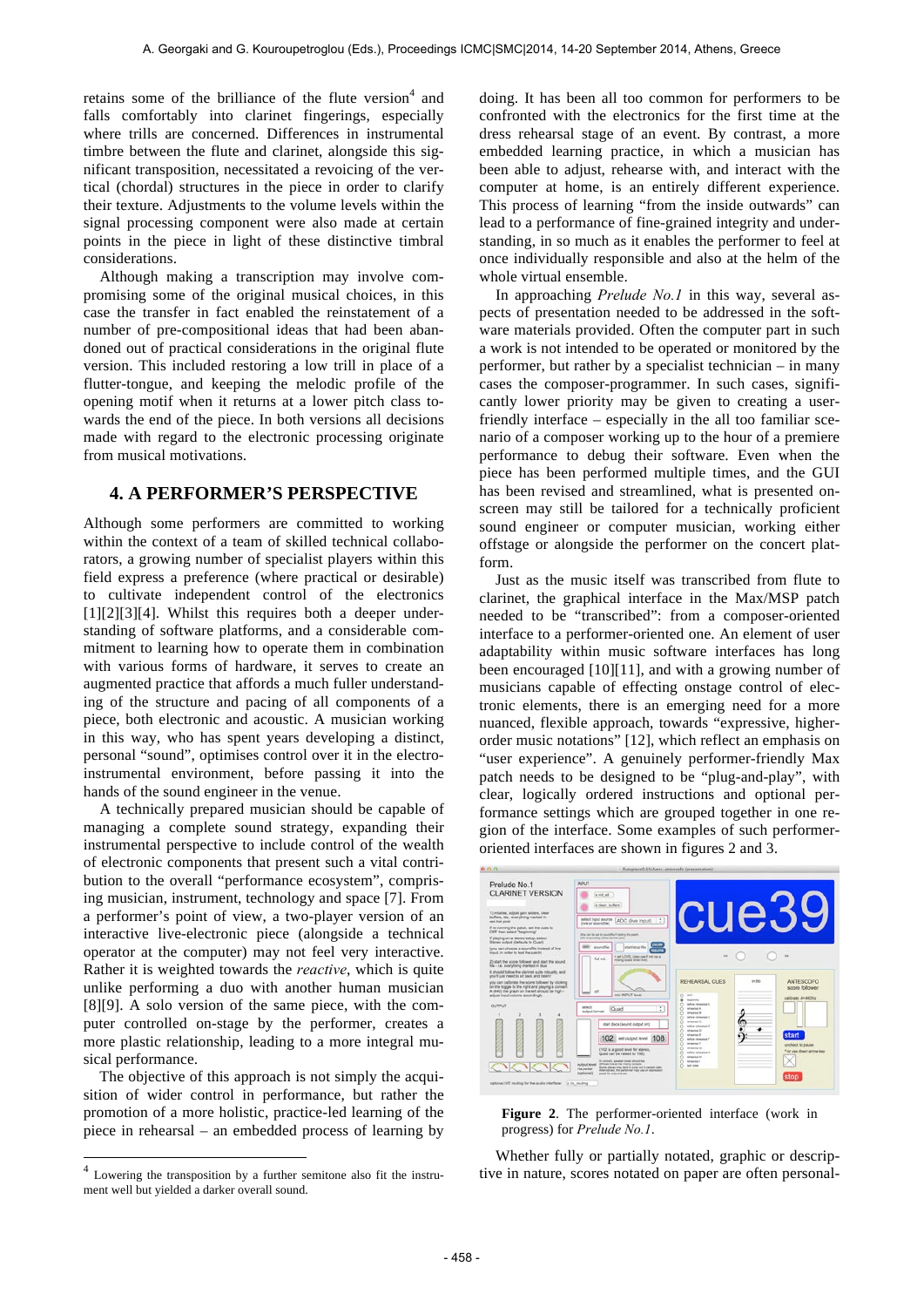ised by musicians to ease the process of learning and manage attention in performance. User-adapted *Presentation Mode* in Max/MSP provides a relatively uncomplicated means for musicians to adapt and personalise their visual material in an analogous way. Several prototype interfaces were made in this way for the *Prelude*, leading to the current work in progress shown in figure 2. Patch cords are no longer visible and many items have been enlarged, coloured distinctively and ordered into sequentially and logically organised task groups. These include text instructions for both set-up and running of the piece, settings such as audio input, output and volume levels, cues and other items relating to the score-follower. Naturally, these options should be configurable to the performer's preferred concert defaults.

The Max *Note Slider* has been adapted to present written – i.e., transposed – pitch, as would be notated in a traditional Bb instrument part, so that the performer now sees the note which is played without the need for mental transposition. This interface clarifies the process of setting up audio and software, and provides clear and relevant visual feedback. A MIDI expression pedal connection was also added to control the global output volume of the patch, in order to nuance both dynamics and shape in some entries. For example, as a result of timbral differences between the clarinet and flute, certain cues were found to require a softer than expected attack and more exaggerated quiet dynamics, in order to create the desired effect in the (now clarinet-voiced) musical material in the electronics.



**Figure 3**. An example of a user-adapted *Presentation Mode* interface with large, distinctly coloured items that are easily seen in distant and peripheral vision. Andrew May, *Ripped-Up Maps* (2011 version).

Those items pertinent to rehearsal, as mentioned, have been grouped together and rendered large enough for ease of use at a distance and via peripheral vision (figure 3), since most performers prefer to have the screen to the side in performance, particularly when reading from a notated score on a more centrally placed music stand. Most important to any performing musician will be the interface items used in the actual concert itself. These should be made considerably larger than the initialisation and rehearsal items, have a prominent location in the interface, and be colour-coded in a functionally connective way. Such adjustments are not for aesthetic reasons, but rather for ease of visibility. They also provide a kind of visual reassurance or sense of *trust*, which can be invaluable in performance.

The issue of trust is analogous to an orchestral conductor's cue, in that it has more to do with communication and collaboration than the specific functionality of synchronicity. The initial cue, for example, is silent (with no output in the electronics) and is only employed to provide reassurance to the musician that the system is "listening". Although it was originally in bar 3, it was moved to its current position at the very beginning of the piece, in order to avoid having a period of 10-12 seconds before any such feedback is given. This type of "blank" cue provides a similar function in a later passage that does not feature electronic output. Fostering even a momentary degree of trust in the system is an important consideration in an environment which can be unpredictable and prone to error, allowing performers to worry less and manage their attention in a way which supports a confident and fluid performance.

A degree of error intolerance was encountered with each of the aforementioned score-following systems (detailed below), both in terms of feedback from the loudspeakers and accuracy of tracking within the score itself. The use of a parallel input from a piezo pickup mounted within an alternative upper section (barrel) of the clarinet provided adequate isolation against audio feedback. The pickup was fed only to the score-follower in the patch and not to the audio processing itself, which continued to receive its input from superior quality external microphones. This process was later adapted using an inexpensive contact microphone of the type used to feed tuning devices, simply clipped onto on the bell of the instrument. The score-following system that was finally settled upon was found to respond extremely robustly to input from this latter microphone, providing an efficient, lightweight and non-invasive solution – and more importantly in the context of this repertoire, one which is widely and cheaply available to any non-specialist performer.

## **5. TECHNICAL CONSIDERATIONS**

The making of minor musical changes to the Max/MSP patch for the purposes of a transcription, and the abovementioned need to improve the user interface for ease of use by solo performers, highlighted the fact that there have been several upgrades to both computer hardware and operating systems in the decade since the original flute version was made, not to mention several major incremental software releases of Max/MSP itself. There has already been considerable discussion around the issue of updating electroacoustic compositions and maintaining performability in the face of technological obsolescence and "data archaeology" [3][13][14], and there are various schools of thought concerning the slavish imitation of the original, or the making of improvements in the update [15]. This is an intrinsic concern for all those involved in electroacoustic practice, and although it remains important to continue the community's ongoing engagement in a thorough discussion, a more detailed examination lies beyond the scope of this paper.

The score-following system used in the *Prelude* is implemented in Max/MSP [5] and uses a third party pitchtracker at its core: Miller Puckette's *pt~* object. The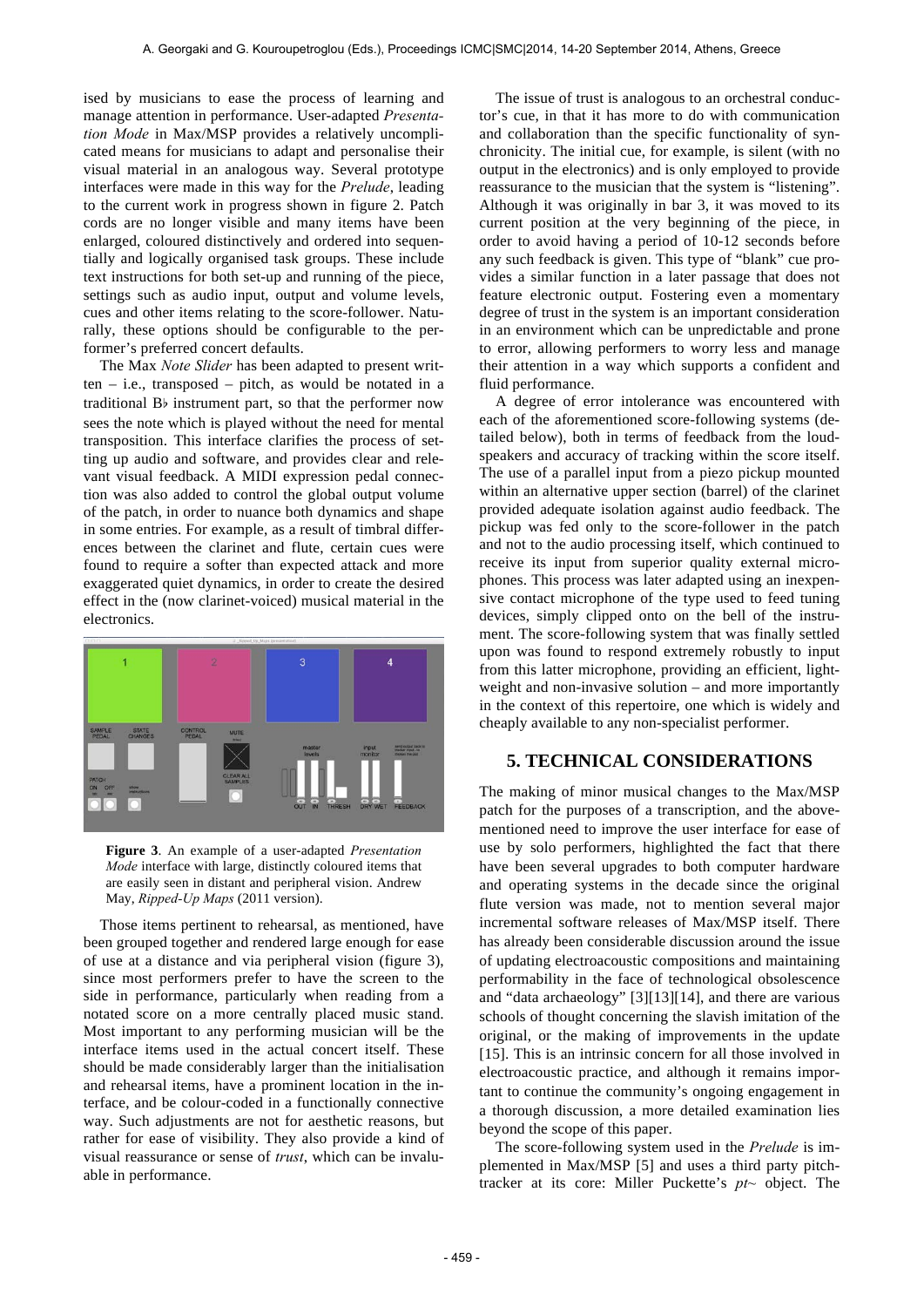choice of this particular pitch-tracker over other, more recent solutions has been discussed in more detail elsewhere [16]. For this transcription, the object initially needed to be recompiled for use with the 64-bit signals used by Max 6.1, but after updating and re-compiling the code, the object appeared to behave slightly differently (and much less reliably) than it had in the previous 32-bit environment<sup>5</sup>. It was therefore decided to evaluate an alternative score-following system based on IRCAM's *antescofo~* object [17].

For the purposes of transcription, a considerable attraction of this system is that the *antescofo~* object's textual "score" also contains the musical event parameter information which will be used to control the DSP. This means that a single common Max/MSP patch may be used with individual "scores" for the different instruments. Another supporting factor was the active development and maintenance of the object within a relatively stable, institutional environment. The main disadvantage of *antescofo~* is that, as a third party object, it does not come with standard Max/MSP distribution; performers would be required to purchase it separately at their own expense. Another consideration is that, whilst in theory the object exists for both Mac and PC platforms and has been compiled for both Max/MSP and Pd (thereby accommodating performers using the most widely established platforms and software), in practice the PC and Pd versions are often out of date and updates to them appear only occasionally. After evaluating the transfer to a system based on *antescofo~*, we decided to return to the older (Puckette-Lippe) system, since it proved to be more tolerant of noisy input and lenient in regard to performer error. After necessary fixes were made to some objects, the original system proved in fact to be significantly more robust.



**Figure 4**. Cues 3 and 4 from *Prelude No.1* in a software-neutral graphical representation.

 $\overline{a}$ 

The act of transcription within an electroacoustic environment additionally highlighted the need for "futureproofing" in the form of a descriptive notation of the electronic part, in addition to the software itself, via a software-neutral graphical "score". Therefore, it is intended that on publication<sup>6</sup>, the piece will be supplied with a full description of the electronics that contains all the necessary information for the realisation of the piece using any musical software package, alongside the traditionally notated instrumental part, technical rider and current software materials. Figure 4 shows an example page from this score.

This idea of a text-based or graphical "study score" for electronic music may be traced back to the early pioneers of the genre, but it is commonly overlooked in current practice. It is very easy for composers to assume that the software itself constitutes the "electronic score" for their piece. However, having a published representation of the electronic part of the piece in a software-neutral form that can be used as a point of departure to re-implement the piece in the future will help to secure the piece's performability, at least in the short to medium term. As an alternative example to that described here, figure 5 shows part of the printed score for John Croft's *Intermedio III*  for bass clarinet and live electronics (2012), which includes a software-neutral description of the electronics in the form of a "simplified process diagram" that additionally serves as a guide to any potential performer, regardless of their software literacy.



**Figure 5**. John Croft, *Intermedio III*: software-neutral DSP description

#### **6. CONCLUSIONS**

One result of the composer-performer interaction during the transcription process was a realisation that this piece could provide a valuable resource as entry-level live electronic repertoire. From the performer's perspective, choosing this short piece over a more complex one ended up being an ideal starting point for a deeper understanding of the nature of live electronic performance, Max/MSP programming and other aspects of working with technology. Many intermediate to advanced level musicians express an interest in working with electronics,

1

 $5$  Actually, the problem turned out to be not with the updated  $pt\sim$  object, but rather caused by a bug in the Max 6.1 version of the *detonate* object. This has been fixed for future versions.

<sup>6</sup> *Prelude No.1* is due to be published this year by *Swirly Music* http://www.swirlymusic.com.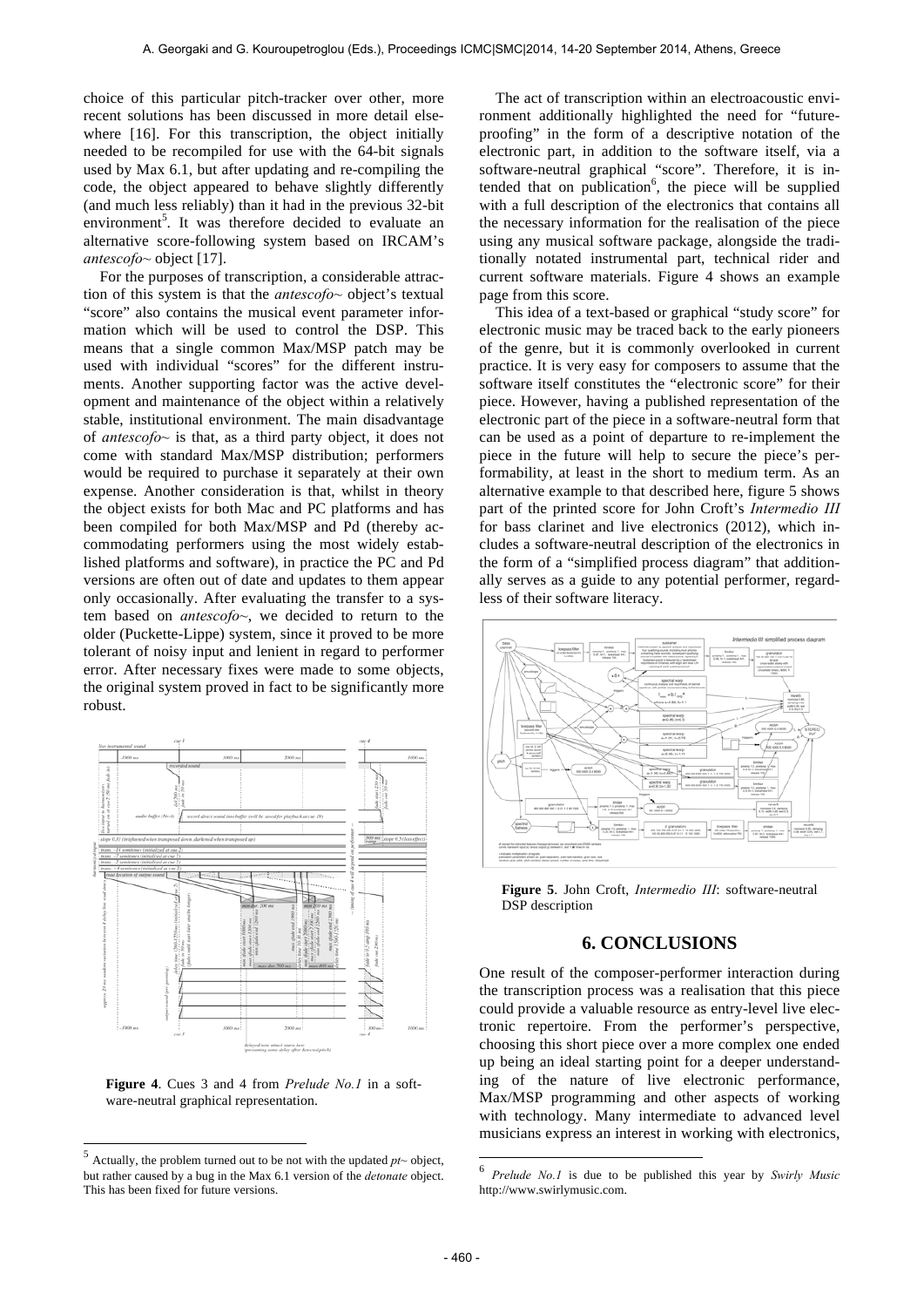but may be daunted by both the technological expertise necessary and by an unfamiliarity with the style and aesthetics of sonic art practice. This piece is accessible both musically and technologically, and there is no reason why *Prelude No.1* couldn't eventually exist for a multitude of instruments; it is, in fact, ideally suited for this, with its relatively short duration and simplicity of technical demands. Upon publication, the patch itself should additionally exist in a simpler version that disposes of the score-following and uses manual (or pedal) cueing, to allow the piece to be performed by less experienced performers, with relatively little concern for the triggering of the electronics and with a primary focus on musical aspects.

It is often the case that close composer-performer interaction is fruitful for a musical project [18] and this method of working often generates ideas for future development. We propose that it would be helpful to be able to have multiple *Presentation Modes* available in Max/MSP patches: certainly at least alternatives for rehearsal and concert use. This would enhance a more intuitive, graphic design-based approach to what is essentially an extension of musicians' score personalisation. Whilst it may already be possible within the current software to further elaborate the interface design, this currently requires detailed knowledge of the software beyond the scope of most performers, certainly at entry level to the genre.

Although score-following techniques have been in use since 1984, when both Dannenberg and Vercoe first published their independent work in this area [19][20], there are still a number of problems and shortcomings with computer-based score-following, including a certain amount of difficulty in force-navigation through the score (particularly in reverse/rewind mode). The ongoing issue of relative intolerance to error in these systems places considerable, perhaps unreasonable or even unethical, demands on performers. Nevertheless, and despite the difficulties listed here, the genre continues to develop and define established principles of good practice, and to afford a richly rewarding environment for composer and performing musician alike.

#### **7. REFERENCES**

- [1] M. Kimura, "Creative Process and Performance Practice of Interactive Computer Music: A Performer's Tale," *Organised Sound*, vol. 8, no. 3, 2003, pp. 289-296.
- [2] S. L. Nicolls, *Interacting with the Piano*, PhD thesis, School of Arts, Brunel University, London, UK, 2010.
- [3] S. Berweck, *It Worked Yesterday: On (Re-) Performing Electroacoustic Music*, Doctoral thesis, University of Huddersfield, UK, 2012.
- [4] M. van Gorkom, http://sonicspaces.eu, accessed 2014.07.14.
- [5] M. Puckette and C. Lippe, "Score Following in Practice," *Proceedings of the International*

*Computer Music Conference*, San Francisco, California, USA, 1992, pp. 182-185.

- [6] R. Dudas, "Prelude for Clarinet and Computer: a Confluence of Technological and Musical Choices," *Proceedings of the Asia Computer Music Project 2011*, Tokyo, Japan, 2011, pp. 69-72.
- [7] S. Waters, "Performance Ecosystems: Ecological Approaches to Musical Interaction," *Proceedings of the Electroacoustic Music Studies Network*, Leicester, UK, 2007.
- [8] E. McNutt, "Performing electroacoustic music: a wider view of interactivity," *Organised Sound*, Vol. 8 No. 3, 2003, pp. 297-304.
- [9] C. Lippe, "Real-Time Interactive Digital Signal Processing: A View of Computer Music," *Computer Music Journal*, vol. 20 no. 4, MIT Press, 1996, pp. 21-24.
- [10] M. Vaughan, "The Human-Machine Interface in Electroacoustic Music Composition," *Contemporary Music Review*, vol. 10, no. 2, 1994, pp. 111-127.
- [11] M. Stroppa, "Paradigms for the High-Level Musical Control of Digital Signal Processing," *Proceedings of the COST G-6 Conference on Digital Audio Effects*, Verona, Italy, 2000.
- [12] D. Stowell and A. McLean, "Live Music-Making: A Rich Open Task Requires a Rich Open Interface," *Music and Human-Computer Interaction*, (ed. Holland, Wilkie, Mulholland and Seago), Springer, 2013.
- [13] D. B. Wetzel, *Analysis, Reconstruction, and Performance of Interactive Electroacoustic Works for Clarinet and Obsolete Technology: Selected Works by Musgrave, Pennycook, Kramer, and Lippe*, Doctoral dissertation, University of Arizona, USA, 2004.
- [14] J. Bullock and L. Coccioli, "Modernising Live Electronics Technology in the Works of Jonathan Harvey," *Proceedings of the International Computer Music Conference*, Barcelona, Spain, 2005, pp. 551- 554.
- [15] R. Dudas, "Expanding the Performance Possibilities" of Real-Time Computer Music Repertoire through Re-Working Dated Technology," *Japanese Society for Sonic Arts 20th Meeting Journal*, vol. 6, no.1, Tokyo, Japan, 2014.
- [16] R. Dudas, "Developing Real-Time Systems for Concert Performance," *Proceedings of the 2012 Australasian Computer Music Conference*, Brisbane, Australia, 2012, pp. 121-124.
- [17] A. Cont, "Antescofo: Anticipatory Synchronization and Control of Interactive Parameters in Computer Music," *Proceedings of the International Computer Music Conference*, Belfast, Northern Ireland, 2008.